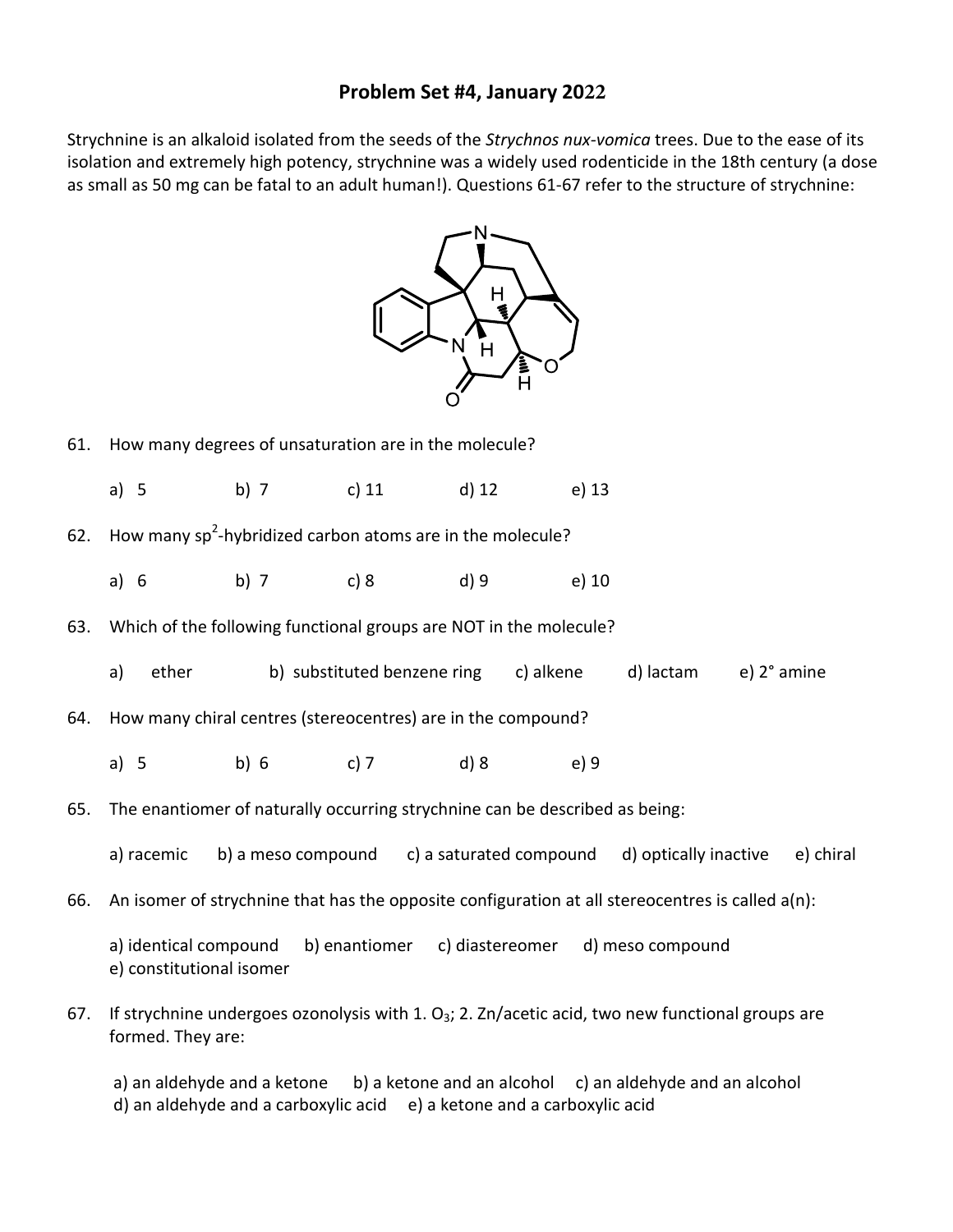- 68. Hydrogenation of (*E*)-3-methylhexa-1,3-diene on a catalytic surface of Pd/C results in the formation of which product?
	-
	- d) 3-methylhex-1-ene e) (*E*)-3-methylhex-3-ene
	- a) 3-methylhexane b) (*Z*)-3-methylhex-3-ene c) (*Z*)-3-methylhexa-1,3-diene
- 69. Which compound below is NOT a constitutional isomer of 4-methyl-1-phenylpentan-1-one?



70. Rank the following carbocations in order of decreasing stability (most stable to least stable).



- a)  $A > B > C > D$  b)  $C > D > B > A$  c)  $D > C > B > A$  d)  $A > C > B > D$  e)  $D > B > C > A$
- 71. In an infrared, a strong and broad band around 3300 cm<sup>-1</sup> suggests the presence of which functional group?
	- a) alcohol b) alkyne c) carbonyl d) aromatic ring e) alkene
- 72. Which of the following names represents the following molecule?



- a) (S,Z)-1,2-dihydroxy-7-phenylhept-5-en-7-one
- b) (R,Z)-1,2-dihydroxy-7-phenylhept-5-en-7-one
- c) (R,E)-6,7-dihydroxy-1-phenylhept-2-en-1-one
- d) (S,Z)-6,7-dihydroxy-1-phenylhept-2-en-1-one
- e) (R,Z)-6,7-dihydroxy-1-phenylhept-2-en-1-one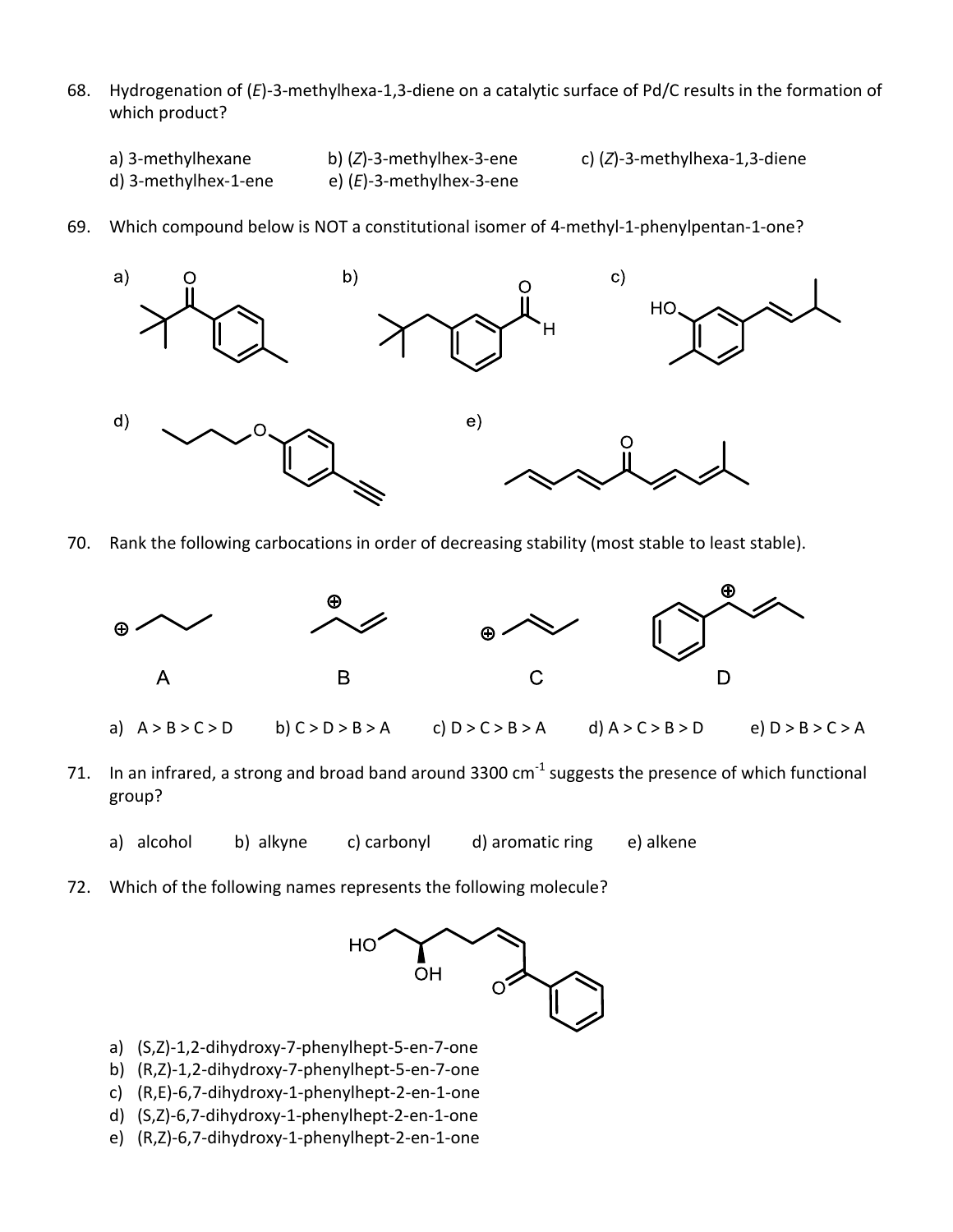73. Rank the following compounds in order of decreasing acidity (most acidic to least acidic).



- a)  $A > B > D > C$  b)  $C > D > A > B$  c)  $C > D > B > A$  d)  $D > C > B > A$  e)  $A > B > C > D$
- 74. How many separate signals would you expect in the  ${}^{1}$ H NMR spectrum for 4-ethyl-3-methoxybenzaldehyde?
	- a) 3 b) 4 c) 6 d) 7 e) 12
- 75. Which of the following compounds are aromatic?



76. The mechanism of the following reaction is best described as...



77. Name the product of the following reaction: